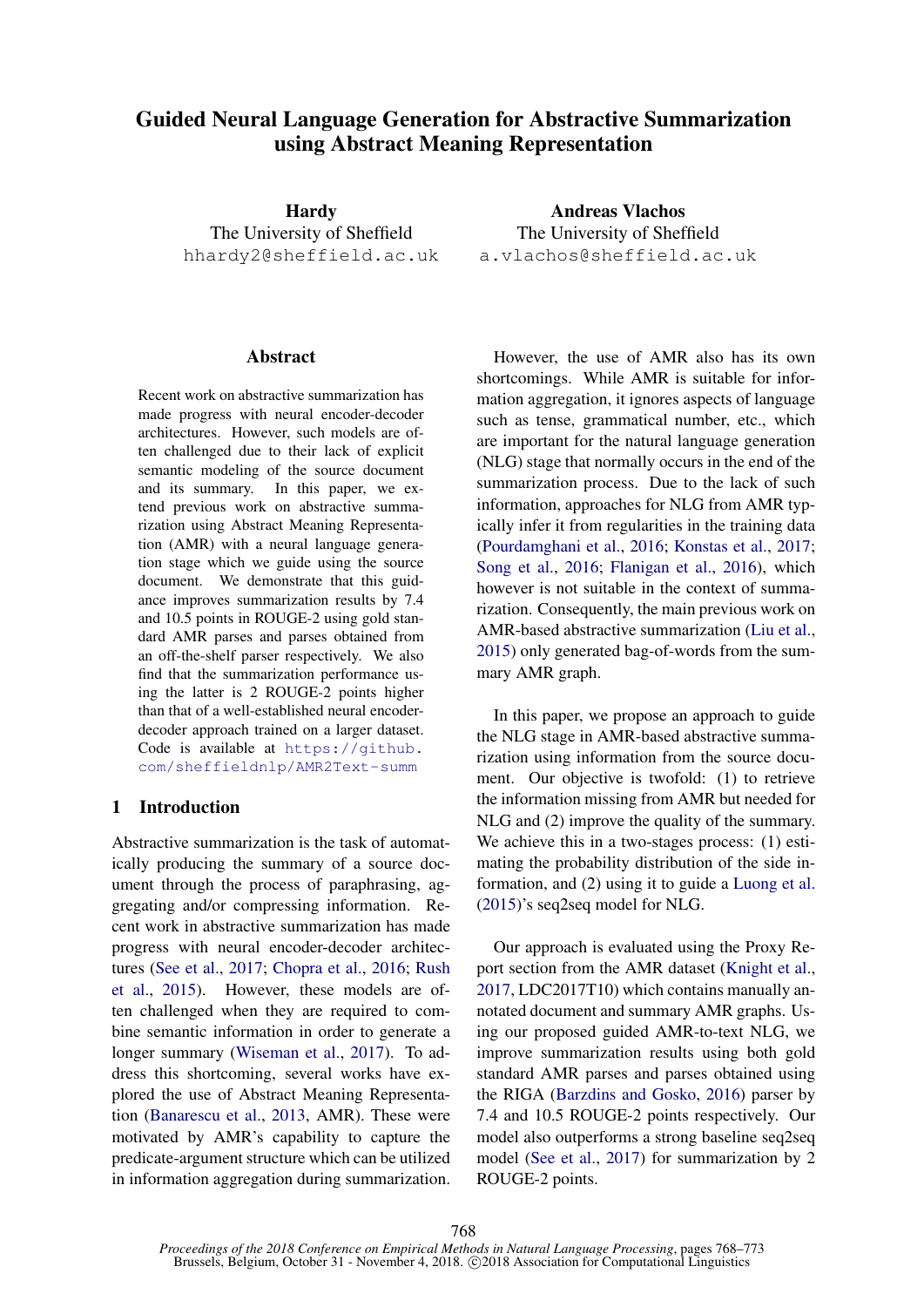#### 2 Related Work

Abstractive Summarization using AMR: In [Liu et al.](#page-4-4) [\(2015\)](#page-4-4) work, the source document's sentences were parsed into AMR graphs, which were then combined through merging, collapsing and graph expansion into a single AMR graph representing the source document. Following this, a summary AMR graph was extracted, from which a bag of concept words was obtained without attempting to form fluent text. [Vilca and Cabezudo](#page-5-5) [\(2017\)](#page-5-5) performed a summary AMR graph extraction augmented with discourse-level information and the PageRank [\(Page et al.,](#page-5-6) [1998\)](#page-5-6) algorithm. For text generation, [Vilca and Cabezudo](#page-5-5) [\(2017\)](#page-5-5) used a rule-based syntactic realizer [\(Gatt and Re](#page-4-8)[iter,](#page-4-8) [2009\)](#page-4-8) which requires substantial human input to perform adequately.

Seq2seq using Side Information: In Neural Machine Translation (NMT) field, recent work [\(Zhang et al.,](#page-5-7) [2018\)](#page-5-7) explored modifications to the decoder of seq2seq models to improve translation results. They used a search engine to retrieve sentences and their translation (referred to as translation pieces) that have high similarity with the source sentence. When similar n-grams from a source document were found in the translation pieces, they rewarded the presence of those ngrams during the decoding process through a scoring mechanism calculating the similarity between source sentence and the source side of the translation pieces. [Zhang et al.](#page-5-7) [\(2018\)](#page-5-7) reported improvements in translation results up to 6 BLEU points over their seq2seq NMT baseline. In this paper we use the same principle and reward n-grams that are found in the source document during the AMRto-Text generation process. However we use a simpler approach using a probabilistic language model in the scoring mechanism.

# 3 Guiding NLG for AMR-based summarization

We first briefly describe the AMR-based summarization method of [Liu et al.](#page-4-4) [\(2015\)](#page-4-4) and then our guided NLG approach.

### 3.1 AMR-based summarization

In [Liu et al.](#page-4-4) [\(2015\)](#page-4-4)'s work, each of the sentence of the source document was parsed into an AMR graph, and combined into a source graph,  $G =$  $(V, E)$  where  $v \in V$  and  $e \in E$  are the unique concepts and the relations between pairs of concepts. They then extracted a summary graph,  $G'$ using the following sub-graph prediction:

$$
G' = \underset{\hat{G} = (\hat{V}, \hat{E})}{\arg \max} \sum_{v \in \hat{V}} \theta^{\mathsf{T}} \mathbf{f}(v) + \sum_{e \in \hat{E}} \psi^{\mathsf{T}} \mathbf{f}(e) \tag{1}
$$

where  $f(v)$  and  $f(e)$  are the feature representations of node  $v$  and edge  $e$  respectively. The final summary produced was a bag of concept words extracted from  $G'$ . This output we will be replacing with our proposed guided NLG.

#### 3.2 Unguided NLG from AMR

Our baseline is a standard (unguided) seq2seq model with attention [\(Luong et al.,](#page-4-5) [2015\)](#page-4-5) which consists of an encoder and a decoder. The encoder computes the hidden representation of the input,  $\{z_1, z_2, \ldots, z_k\}$ , which is the linearized summary AMR graph,  $G'$  from [Liu et al.](#page-4-4) [\(2015\)](#page-4-4), following [Van Noord and Bos](#page-5-8) [\(2017\)](#page-5-8)'s preprocessing steps. Following this, the decoder generates the target words,  $\{y_1, y_2, \ldots, y_m\}$ , using the conditional probability  $P_{s2s}(y_i | y_{\le i}, z)$ , which is calculated using the equation

$$
P_{s2s}(y_j|y_{ (2)
$$

, where the attentional hidden state,  $\tilde{\mathbf{h}}_t$  is calculated using the equation

$$
\tilde{\mathbf{h}}_t = \tanh(\mathbf{W}_c[\mathbf{c}_t; \mathbf{h}_t])
$$
\n(3)

, where  $c_t$  is the source context vector, and  $h_t$  is the target RNN hidden state. The source context vector is defined as the weighted average over all the source RNN hidden states,  $\bar{\mathbf{h}}_s$ , given the alignment vector,  $a_t$  where  $a_t$  is defined as

$$
\mathbf{a}_t(s) = \frac{\exp(\text{score}(\mathbf{h}_t, \bar{\mathbf{h}}_s))}{\sum_{s'} \exp(\text{score}(\mathbf{h}_t, \bar{\mathbf{h}}_{s'}))}
$$
(4)

### 3.3 Guided NLG from AMR

Our goal is to improve the text generated from the summary AMR graph by the probability distribution of the seq2seq model,  $P_{s2s}$  using the source document. Since not all sentences in the source document will be used in generating the summary, we prune the source document to a set of  $k$  sentences which have the highest similarity with the summary AMR graph. For graph-to-graph similarity comparison, we use the source document AMR parses and calculate the Longest Common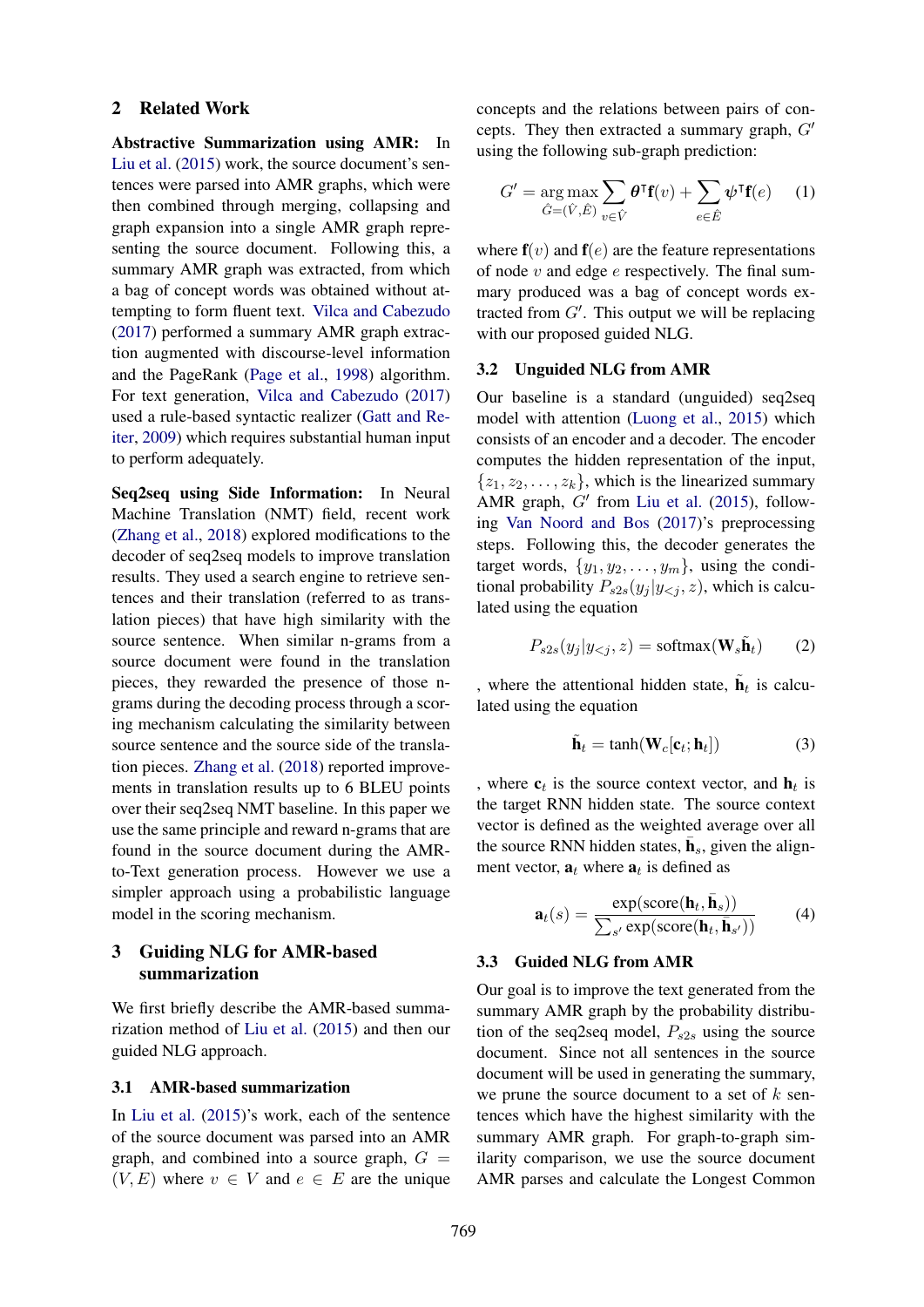Subsequence (LCS) between the linearized AMR parses and the summary AMR graph. We keep the top-k sentences sorted by LCS length. To distinguish this pruned document from the source document, we refer to the former as side information.

Our aim is is to combine  $P_{s2s}$  with the probability distribution estimated using words in the side information,  $P_{side}$ , in order to score each word given its context during decoding. We estimate  $P_{side}$  as the linear interpolation of 2-gram to 4gram probabilities in the form of

$$
P_{side}(x_j|x_{j-3}^{j-1}) = \lambda_3 P_{LM}(x_j|x_{j-3}^{j-1})
$$
  
+  $\lambda_2 P_{LM}(x_j|x_{j-2}^{j-1})$  (5)  
+  $\lambda_1 P_{LM}(x_j|x_{j-1})$ 

, where  $x_j$  is a word occurring in side information document,  $P_{LM}$  is an N-gram LM estimated using Maximum Likelihood:

$$
P_{LM}(x_j|x_{j-N-1}^{j-1}) = \frac{\text{count}(x_{j-N-1}\dots x_j)}{\text{count}(x_{j-N-1}\dots x_{j-1})}
$$
(6)

and  $\lambda_i$  is defined as

$$
\lambda_i = \theta \lambda_{i-1} \text{ where } \theta \in \mathbb{R}, \lambda_i > 0 \text{ and } \sum_i \lambda_i = 1
$$
\n(7)

where  $\theta$  is a hyper-parameter that we tune using the dev dataset during the experiments.

Lastly, we combine the probability distribution of the decoder,  $P_{s2s}$  with that provided by the side information,  $P_{side}$ , as follows:

<span id="page-2-0"></span>
$$
s(y_j|y_{<} z) = \log a + \psi * \log(\frac{b}{a} + 1) \tag{8}
$$

where  $\psi$  is a hyper-parameter determining the influence of the side information on the decoding process, a is  $P_{s2s}(y_i | y_{\le i}, z)$  and b is  $P_{side}(y_j | y_{j-3}^{j-1})$  $j_{j-3}^{(j-1)}$ ).  $s(y_j|y_{ is used during beam$ search replacing  $P_{s2s}(y_i | y_{\le i}, z)$  for all words that occur in the side information. The intuition behind Eq. [8](#page-2-0) is that we are rewarding word  $y_i$  when it appears in similar context in the side information, i.e. the source document being summarized.

## 4 Experiments

We conduct experiments in order to answer the following questions about our proposed approach: (1) Is our baseline model comparable with the state-of-the-art AMR-to-text approaches? (2) Does the guidance from the source document improve the result of AMR-to-Text in the context

| Model                             | <b>BLEU</b> |
|-----------------------------------|-------------|
| Our model (unguided NLG)          | 21.1        |
| NeuralAMR (Konstas et al., 2017)  | 22.0        |
| TSP (Song et al., 2016)           | 22.4        |
| TreeToStr (Flanigan et al., 2016) | 23.0        |

<span id="page-2-1"></span>Table 1: Results for AMR-to-text

of summarization? (3) Does the improvement in AMR-to-Text hold when we use the generator for abstractive summarization using AMR? We answer each of these in the following paragraphs.

AMR-to-Text baseline comparison We compare our baseline model (described in §3.2) against previous works in AMR-to-text using the data from the recent SemEval-2016 Task 8 [\(May,](#page-4-9) [2016,](#page-4-9) LDC2015E86). Table [1](#page-2-1) reports BLEU scores comparing our model against previous works. Here, we see that our model achieves a BLEU score comparable with the state-of-the-art, and thus we argue that it is sufficient to be used in our subsequent experiments with guidance.

Guided NLG for AMR-to-Text In this experiment we apply our guided NLG mechanism described in §3.3 to our baseline seq2seq model. To isolate the effects of guidance we skip the actual summarization process and proceed to directly generating the summary text from the gold standard summary AMR graphs from the Proxy Report section. To determine the hyper-parameters, we perform a grid search using the dev dataset, where we found the best combination of  $\psi$ ,  $\theta$  and  $k$  are 0.95, 2.5 and 15 respectively. We have two different settings for this experiment: the oracle and non-oracle settings. In the oracle setting, we directly use the gold standard summary text as the guidance for our model. The intuition is that in this setting, our model knows precisely which words should appear in the summary text, thus providing an upper bound for the performance of our guided NLG approach. In the non-oracle setting, we use the mechanism described in §3.3. We also compare them against the baseline (unguided) model from §3.2. Table [2](#page-3-0) reports performance for all models. The difference between the guided and the unguided model is 16.2 points in BLEU and 9.9 points in ROUGE-2, while there is room for improvement as evidenced by the difference between the oracle and non-oracle result.

Guided NLG for full summarization In this experiment we combine our guided NLG model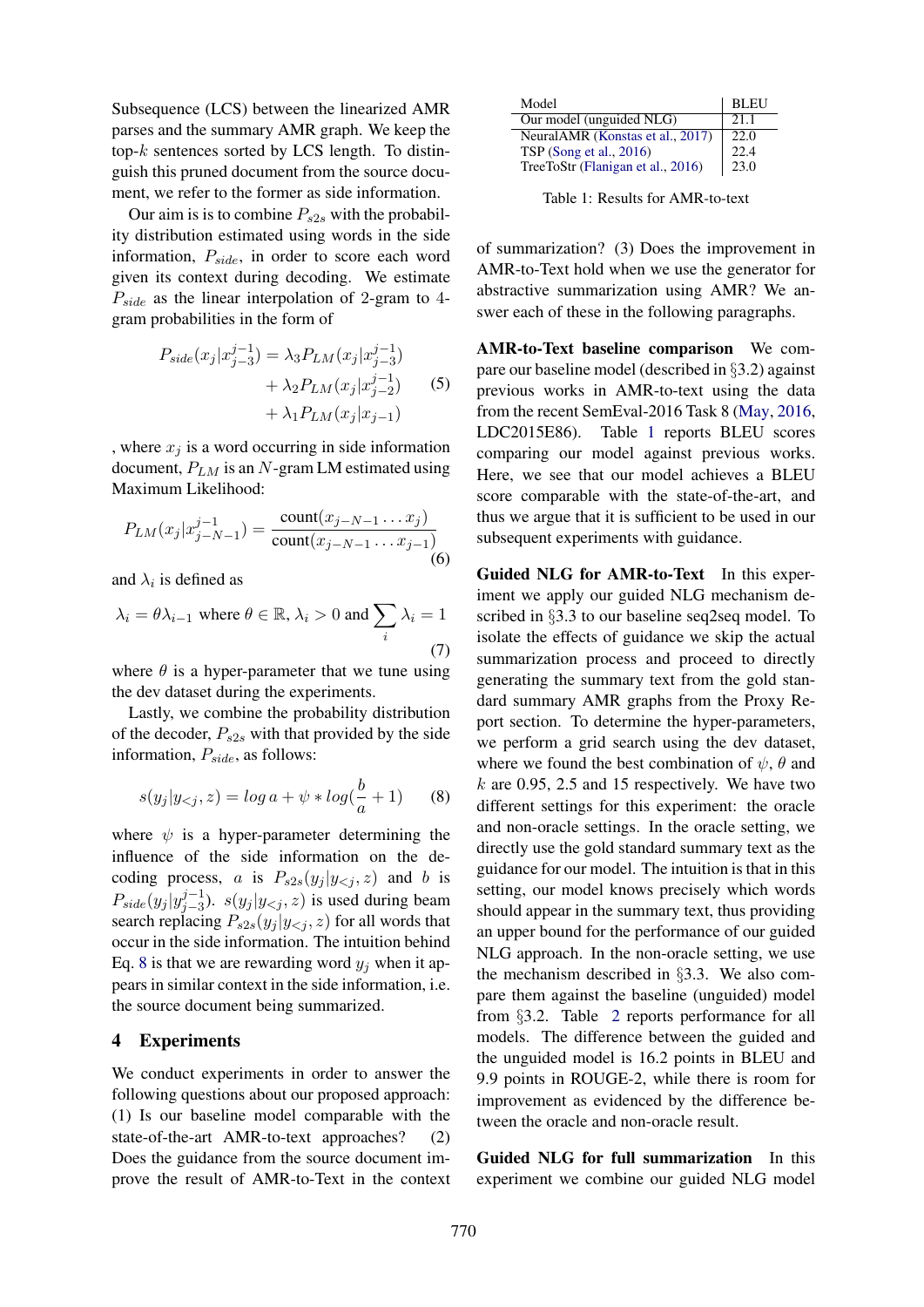| Model               | <b>BLEU</b> | $F_1$ ROUGE |      |         |  |
|---------------------|-------------|-------------|------|---------|--|
|                     |             | $R-1$       | R-2  | $R-I$ . |  |
| Guided NLG (Oracle) | 61.3        | 79.4        | 63.7 | 76.4    |  |
| Guided NLG          | 45.8        | 70.7        | 49.5 | 64.9    |  |
| Unguided NLG        | 29.6        | 68.6        | 39.6 | 61.3    |  |

<span id="page-3-0"></span>Table 2: BLEU and ROUGE results for guided and unguided models using test dataset.

with [Liu et al.](#page-4-4) [\(2015\)](#page-4-4)'s work in order to generate fluent texts from their summary AMR graphs using the hyper-parameters tuned in the previous paragraph. [Liu et al.](#page-4-4) [\(2015\)](#page-4-4) used parses from both the manual annotation of the Proxy dataset as well as those obtained using the JAMR parser [\(Flanigan](#page-4-10) [et al.,](#page-4-10) [2014\)](#page-4-10). Instead of JAMR we use the RIGA parser [\(Barzdins and Gosko,](#page-4-7) [2016\)](#page-4-7) which had the highest accuracy in the SemEval 2016 Task 8 [\(May,](#page-4-9) [2016\)](#page-4-9). We compare our result against [Liu](#page-4-4) [et al.](#page-4-4)  $(2015)$ 's bag of words<sup>1</sup>, the unguided AMRto-text model from §3.2, and a seq2seq summarization model (OpenNMT BRNN)<sup>2,3</sup> which summarizes directly from the source document to summary sentence without using AMR as an interlingua and is trained on CNN/DM corpus [\(Hermann](#page-4-11) [et al.,](#page-4-11) [2015\)](#page-4-11) using the same settings as [See et al.](#page-5-0) [\(2017\)](#page-5-0).

| AMR         | NLG Model         | $F_1$ ROUGE |       |         |  |  |
|-------------|-------------------|-------------|-------|---------|--|--|
| parses      |                   | $R-1$       | $R-2$ | $R-I$ . |  |  |
|             | Guided            | 40.4        | 20.3  | 31.4    |  |  |
| Gold        | Unguided          | 38.9        | 12.9  | 27.0    |  |  |
|             | Liu et al. (2015) | 39.6        | 6.2   | 22.1    |  |  |
|             | Guided            | 42.3        | 21.2  | 33.6    |  |  |
| <b>RIGA</b> | Unguided          | 37.8        | 10.7  | 26.9    |  |  |
|             | Liu et al. (2015) | 40.9        | 5.5   | 21.4    |  |  |
| Directly    | OpenNMT           | 36.1        | 19.2  | 31.1    |  |  |
| from        | BRNN 2 layer,     |             |       |         |  |  |
| Text        | emb 256, hidden   |             |       |         |  |  |
|             | 1024              |             |       |         |  |  |

Table 3: The  $F_1$  ROUGE scores for guided, unguided, [Liu et al.](#page-4-4) [\(2015\)](#page-4-4) (BoW) results in Gold and RIGA parses, and seq2seq summarization. All models are run using test dataset.

|  | In Table 3, we can see that our approach results |  |  |  |  |  |  |  |  |  |  |  |
|--|--------------------------------------------------|--|--|--|--|--|--|--|--|--|--|--|
|--|--------------------------------------------------|--|--|--|--|--|--|--|--|--|--|--|

<sup>&</sup>lt;sup>1</sup>We were able to obtain comparable AMR summarization subgraph prediction to their reported results using their published software but not to match their bag-of-word generation results.

in improvements over both the unguided AMR-totext and the standard seq2seq summarization. One interesting note is that using the RIGA parses result in higher ROUGE scores than the gold parses for the guided model in our experiment. This phenomenon was also observed in [Liu et al.](#page-4-4) [\(2015\)](#page-4-4)'s experiment where the summary graphs extracted from automatic parses had higher accuracy than those extracted from manual parses. We hypothesize this can be attributed to how the AMR dataset is annotated as there might be discrepancies in different annotator's choices of AMR concepts and relations for sentences with similar wording. In contrast, the AMR parsers introduce errors, but they are consistent in their choices of AMR concepts and relations. The discrepancies in the manual annotation could have impacted the performance of the AMR summarizer that we use more negatively than the noise introduced due to the AMR parsing errors.

<span id="page-3-2"></span>

| <b>NLG</b> Model | Generated Summary |  |
|------------------|-------------------|--|
|                  |                   |  |

| Gold     | on 8 august 2008 russia conducted        |
|----------|------------------------------------------|
|          | airstrikes on georgian targets.          |
| Guided   | on 8 august 2008 russia conducted        |
|          | airstrikes on georgian separatist tar-   |
|          | gets.                                    |
| Unguided | on 8 august 2008 russia conducted a      |
|          | softening of the georgia 's separatist   |
|          | target.                                  |
| Seq2seq  | the russian laboratory complex is a 90   |
|          | - building campus and served as the      |
|          | location for russia 's secret biological |
|          | weapons program in the soviet era of     |
|          |                                          |
|          | a moscow regional depository threaten    |
|          | moscow.                                  |

<span id="page-3-1"></span>Table 4: Result summaries of guided, unguided and seq2seq models compared with gold summary.

In Table [4,](#page-3-2) we show sample summaries from the different models, where we can see that our guided model improves the unguided model by correcting a wrong word (*a softening*) into a correct one (*airstrikes*) and introducing a better suited word from the source document (*georgian* instead of *georgia 's*).

<span id="page-3-3"></span>

| <b>NLG</b> Model | Fluency |
|------------------|---------|
| Guided           | 2.66    |
| Unguided         | 2.16    |

Table 5: Fluency scores on test dataset.

We also evaluated manually by asking human evaluators to judge sentences' fluency (grammatical and naturalness) on a scale of 1 (worst) to 6 (best) for the guided and unguided model (see Ta-

<sup>&</sup>lt;sup>2</sup>We use the OpenNMT-pytorch implementation <https://github.com/OpenNMT/OpenNMT-py> and a pre-trained model downloaded from [http://opennmt.](http://opennmt.net/OpenNMT-py/Summarization.html) [net/OpenNMT-py/Summarization.html](http://opennmt.net/OpenNMT-py/Summarization.html) which has higher result than [See et al.](#page-5-0) [\(2017\)](#page-5-0)'s summarizer.

<sup>&</sup>lt;sup>3</sup>The pre-trained model generates multiple sentences summary, but we use only the first sentence summary for evaluation in accordance with the AMR dataset.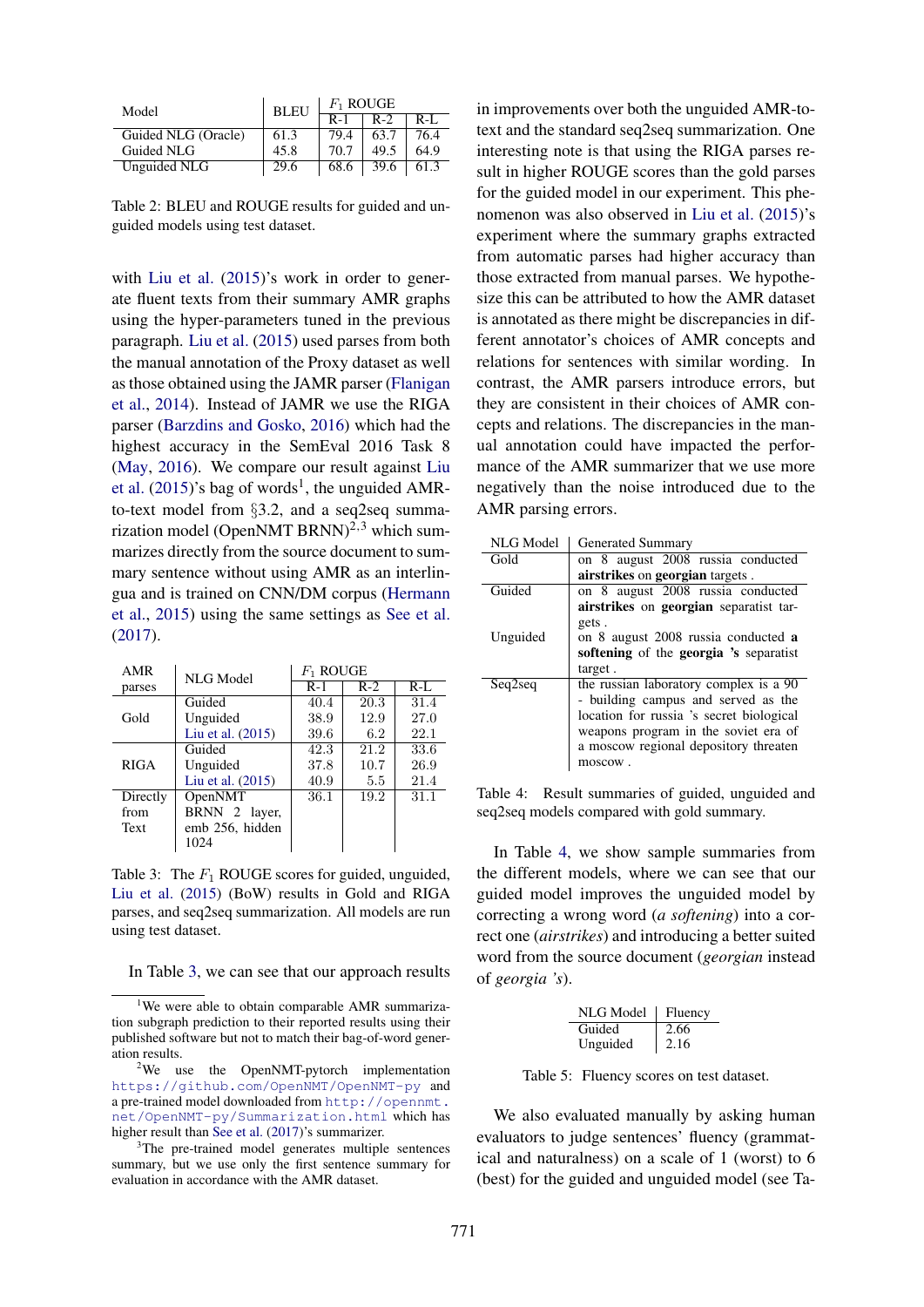ble [5\)](#page-3-3). While the manual evaluation shows improvement over the unguided model, on the other hand, grammatical mistakes and redundant repetition in the generated text are still major problems (see Table [6\)](#page-4-12) in our AMR generation.

Guided NLG Model | Problems the soldiers were injured when a attempt to defuse the bombs . grammatical mistake on 20 october 2002 the state - run radio nepal reported on 20 october 2002 that at the evening - run radio nepal reported on 20 october 2002 that the guerrillas were killed and killed . redundant repetition

Table 6: Problems in guided model's summaries.

# 5 Conclusion and Future Works

In this paper we proposed a guided NLG approach that substantially improves the output of AMRbased summarization. Our approach uses a simple guiding process based on a probabilistic language model. In future work we aim to improve summarization performance by jointly training the guiding process with the AMR-based summarization process.

### Acknowledgments

We are thankful for Gerasimos Lampouras for his help with the manual evaluation process and all volunteers who participated in it. We would also like to thank the Indonesian government that has sponsored the first author's studies through the Indonesia Endowment Fund for Education (LPDP). The second author is supported by the EU H2020 SUMMA project (grant agreement number 688139) and the EPSRC grant eNeMILP (EP/R021643/1).

### References

- <span id="page-4-1"></span>Laura Banarescu, Claire Bonial, Shu Cai, Madalina Georgescu, Kira Griffitt, Ulf Hermjakob, Kevin Knight, Philipp Koehn, Martha Palmer, and Nathan Schneider. 2013. Abstract meaning representation for sembanking. In *Proceedings of the 7th Linguistic Annotation Workshop and Interoperability with Discourse*, pages 178–186.
- <span id="page-4-7"></span>Guntis Barzdins and Didzis Gosko. 2016. RIGA at SemEval-2016 Task 8: Impact of Smatch Extensions and Character-Level Neural Translation on AMR

Parsing Accuracy. *Proceedings of the 10th International Workshop on Semantic Evaluation (SemEval-2016)*, pages 1143–1147.

- <span id="page-4-0"></span>Sumit Chopra, Michael Auli, and Alexander M. Rush. 2016. Abstractive Sentence Summarization with Attentive Recurrent Neural Networks. In *Proceedings of the 15th Annual Conference of the NAACL HLT*, pages 93–98.
- <span id="page-4-12"></span><span id="page-4-3"></span>Jeffrey Flanigan, Chris Dyer, Noah A Smith, and Jaime Carbonell. 2016. Generation from Abstract Meaning Representation using Tree Transducers. In *Proceedings of the 2016 Conference of the NAACL*, pages 731–739.
- <span id="page-4-10"></span>Jeffrey Flanigan, Sam Thomson, Jaime Carbonell, Chris Dyer, and Noah A. Smith. 2014. A Discriminative Graph-Based Parser for the Abstract Meaning Representation. *Proceedings of the 52th Annual Meeting of the ACL*, pages 1426–1436.
- <span id="page-4-8"></span>Albert Gatt and Ehud Reiter. 2009. SimpleNLG : A realisation engine for practical applications. *Proceedings of the 12th European Workshop on NLG*, (March):90–93.
- <span id="page-4-11"></span>Karl Moritz Hermann, Tomáš Kočiský, Edward Grefenstette, Lasse Espeholt, Will Kay, Mustafa Suleyman, and Phil Blunsom. 2015. Teaching Machines to Read and Comprehend. In *Neural Information Processing Systems*, pages 1–14.
- <span id="page-4-6"></span>Kevin Knight, Bianca Badarau, Laura Baranescu, Claire Bonial, Madalina Bardocz, Kira Griffitt, Ulf Hermjakob, Daniel Marcu, Martha Palmer, Tim O'Gorman, and Nathan Schneider. 2017. Abstract Meaning Representation (AMR) Annotation Release 2.0 LDC2017T10.
- <span id="page-4-2"></span>Ioannis Konstas, Srinivasan Iyer, Mark Yatskar, Yejin Choi, and Luke Zettlemoyer. 2017. Neural AMR: Sequence-to-Sequence Models for Parsing and Generation. In *Proceedings of the 2015 Conference of the NAACL HLT*, pages 1077 – 1086.
- <span id="page-4-4"></span>Fei Liu, Jeffrey Flanigan, Sam Thomson, Norman Sadeh, and Noah A Smith. 2015. Toward Abstractive Summarization Using Semantic Representations. In *Proceedings of the 2015 Conference of the NAACL HLT*, pages 1077–1086.
- <span id="page-4-5"></span>Minh-Thang Luong, Hieu Pham, and Christopher D. Manning. 2015. Effective Approaches to Attentionbased Neural Machine Translation. In *Proceedings of the 2015 Conference on Empirical Methods in Natural Language Processing*, pages 1412–1421. The Association for Computational Linguistics.
- <span id="page-4-9"></span>Jonathan May. 2016. SemEval-2016 Task 8: Meaning Representation Parsing. *Proceedings of the 10th International Workshop on Semantic Evaluation (SemEval-2016)*, pages 1063–1073.